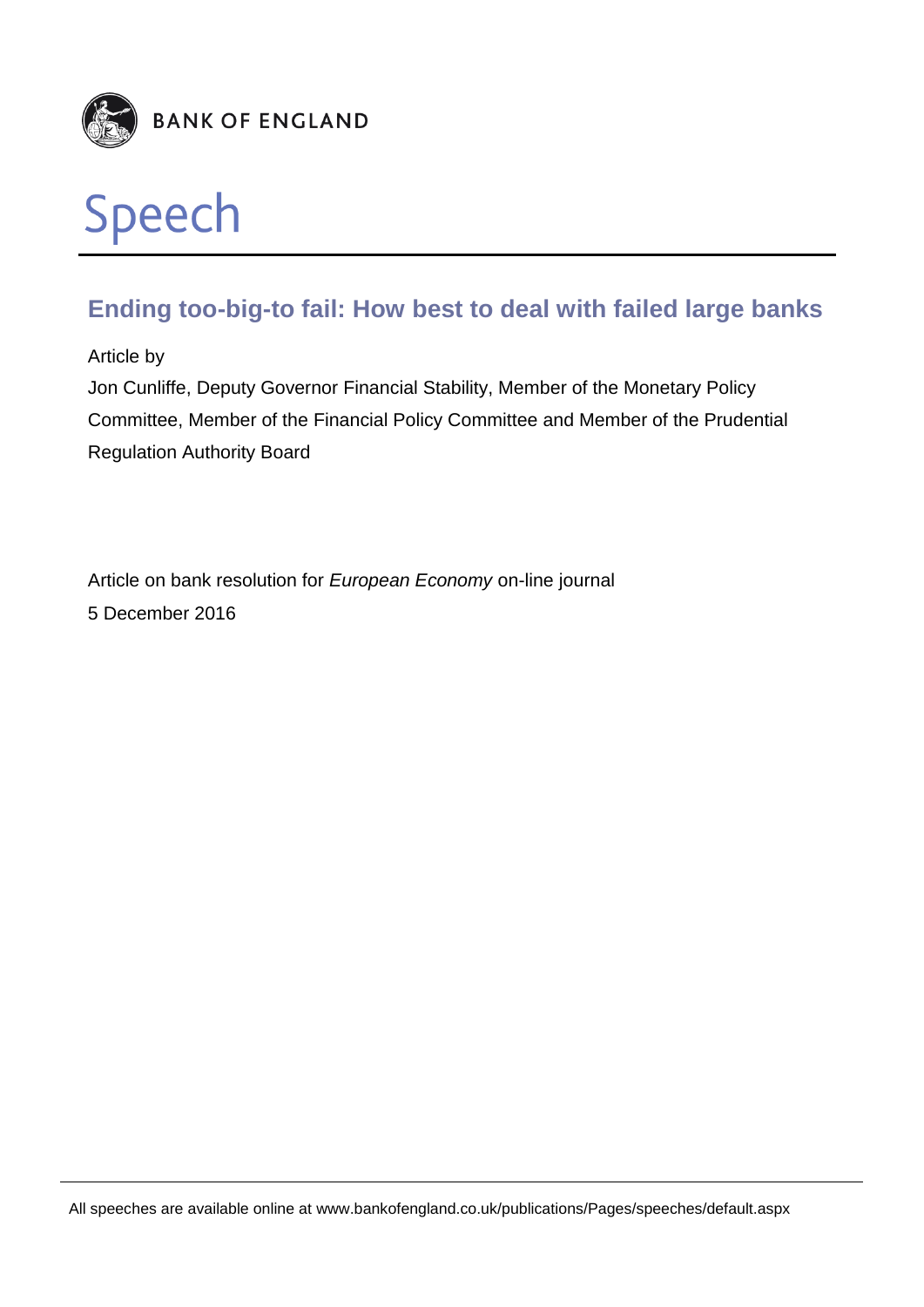#### **Abstract**

Since the crisis a vast amount of work has gone into ensuring that major cross-border banks are no longer too big to fail. This paper summarises that work, describing progress made in developing resolution regimes and resolvable bank structures in the major banking jurisdictions, in providing incentives to those jurisdictions to cooperate in resolving failed banks and in requiring banks to have enough loss absorbing capacity to ensure that the answer to the question of "who pays?" when a major bank fails is no longer the taxpayer. The paper illustrates these issues by reference to the UK's recently-published proposals on loss-absorbing capacity, which seek to link the quantum and quality of loss-absorbing capacity to the preferred resolution strategy for each bank. And the paper also emphasises that, notwithstanding the UK's pending withdrawal from the EU, the UK will continue to cooperate with partners in the EU and elsewhere to ensure that global standards on bank resolution are respected and to promote robust arrangements to deal with the failure of large cross-border banks.

#### **Introduction**

When a bank fails, the money has gone. But someone – be it the taxpayer, the bank's shareholders, its depositors, other creditors – has to bear the losses. In the financial crisis the banks could not be allowed to fail so the taxpayers had to step in. The taxpayer was on the hook in the UK, to the tune of an estimated £1,162bn.<sup>1</sup>

Eight years on, public anger has unsurprisingly persisted at the outcomes for bank creditors and in some cases even shareholders – they got the upside when times were good and banks profitable but suffered no downside when times were bad and banks failing. The general taxpayer, by contrast, received no upside only the downside. Bank profits were privatised whereas bank losses were socialised.

Finding the right answer to the question of "who pays?" is particularly difficult in a global and internationally integrated financial system where large banks operate cross-border. The crisis also revealed that large cross-border banks were global in life and national in death. $^2$  In dealing with them, authorities understandably sought to maintain financial stability in their own jurisdictions. But they adopted uncoordinated approaches, using public funds and hence imposing the losses on their own taxpayers.

This paper looks at what has been done since the crisis to provide a different – and better – answer to the "who pays" question.<sup>3</sup>

 1 This was estimated by the National Audit Office to be the peak support provided by the UK Government to UK banks. It includes both a direct cash injection of £133bn and total guarantees and other non-cash support of £1,029bn. The net direct cost to the UK taxpayer will depend on the proceeds received from the sale of the remaining Government stakes in RBS and LBG and the assets of those parts of failed banks still in public ownership (such as Northern Rock and Bradford and Bingley).<br><sup>2</sup> This apharism was first asiand by Manam King , See for avample, King (2010).

This aphorism was first coined by Mervyn King. See, for example, King (2010).

<sup>&</sup>lt;sup>3</sup> Many of the themes in this paper were first developed in Cunliffe (2016).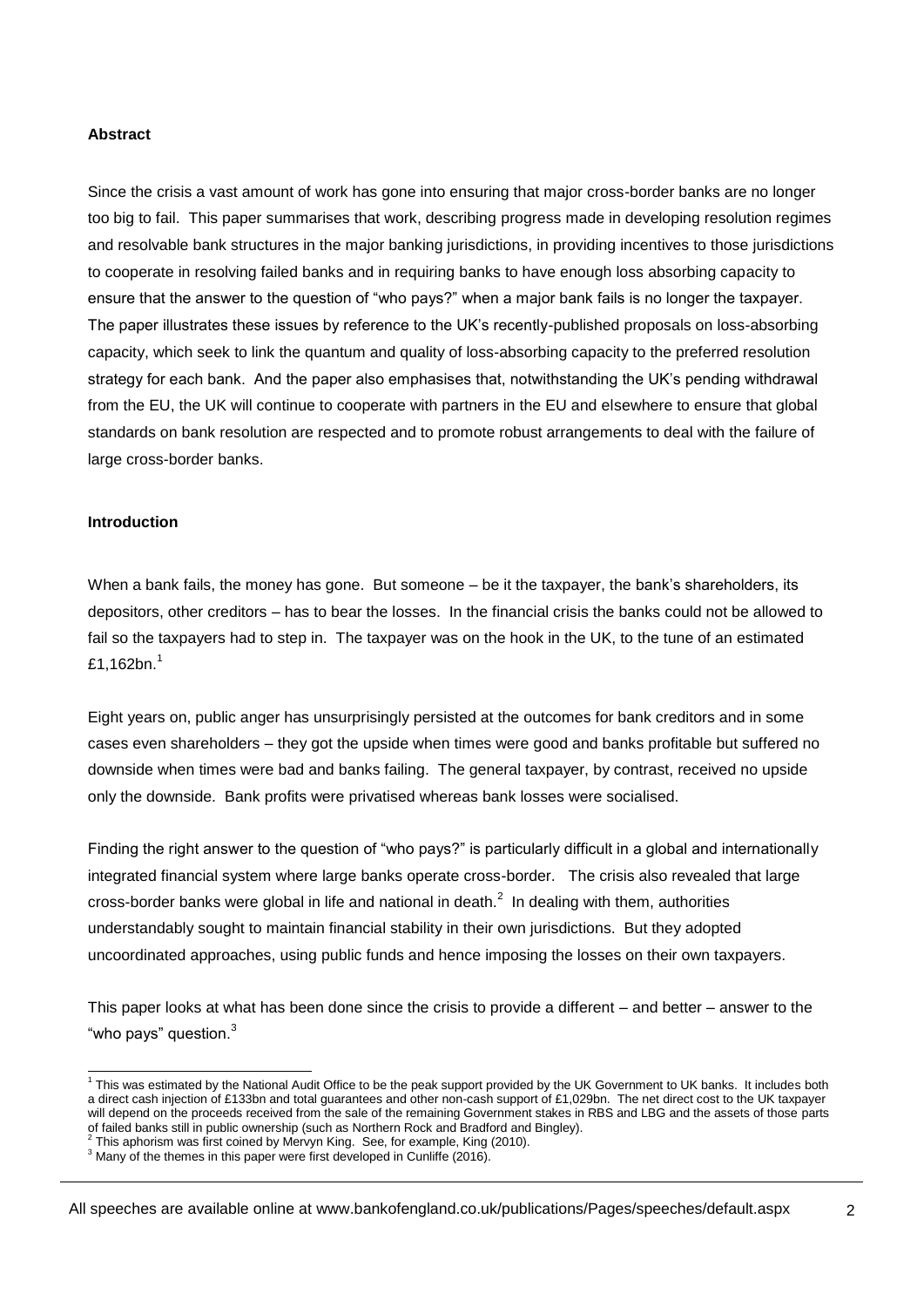#### **The question of who pays can be seen throughout history**

A perusal of the first detailed European records, relating to banking in Barcelona in the early 14<sup>th</sup> century, indicates that the answer then to the "who pays?" question was the bankers themselves – in spades. In 1300, the Catalonian authorities decreed that bankers who went bankrupt would be publicly denounced by town criers and forced to live on bread and water until they repaid their creditors. A further decree in 1321 stipulated that any banker who did not repay his creditors within a year could be summarily beheaded in front of his bank, a sentence actually carried out on one such unfortunate in 1360. $4$  This early approach certainly provided robust incentives to bankers to avoid failure in the first place but also to deal effectively with the fallout if failure nevertheless occurred.

More recently, the shareholders have been in the frame, albeit not quite to the extent of the bankers in 14<sup>th</sup> century Spain. In early Victorian Britain, for example, shareholders in failed banks faced unlimited liability. This was designed to protect depositors and other creditors, but was deemed by many to be unfair. When the City of Glasgow bank failed in 1878, a relief fund was established to help the shareholders, raising the equivalent of £35mn in today's money.<sup>5</sup> It is perhaps less likely that support for such an approach would be forthcoming today.

Later in the 19<sup>th</sup> century, a degree of limited liability was introduced into UK banking. This was based on the UK's corporate insolvency law, where the liability of shareholders had been limited to their investment since the Limited Liability Act of 1855. $^6$  It shifted more of the costs of a bank's failure onto its creditors, including depositors.

But US bank failures in the early 20<sup>th</sup> century demonstrated the risks of exposing depositors to losses. Bank runs became commonplace, destabilising the whole banking system as even strong banks suffered at the first hint of trouble. This eventually led to the establishment of deposit insurance and the creation of the FDIC in 1933.<sup>7</sup> A specific FDIC-administered bank resolution regime was introduced separate from the corporate insolvency law.

At that point the answer in the US to the "who pays?" question was, first, the shareholders, then unsecured creditors and uninsured depositors, then the surviving banks – who funded the deposit insurance that protected insured depositors.<sup>8</sup> And it was recognised that, for a number of reasons, banks were fundamentally different from companies and so needed to be dealt with separately in the event of their failure.

<sup>-</sup><sup>4</sup> Details in this paragraph are taken from Usher (1943).

<sup>5</sup> See Button *et al* (2015).

<sup>6</sup> The concept of limited liability can be traced back to the 15<sup>th</sup> century in England and to the Roman Empire in continental Europe.

<sup>7</sup> The FDIC was established under the Banking Act of 1933, also known as the Glass-Steagall Act.

<sup>&</sup>lt;sup>8</sup> This order changed slightly in 1993, when national depositor preference (NDP) was introduced in the US. Under NDP, all US depositors, including uninsured depositors, were elevated in the creditor hierarchy in insolvency to rank ahead of other senior unsecured creditors.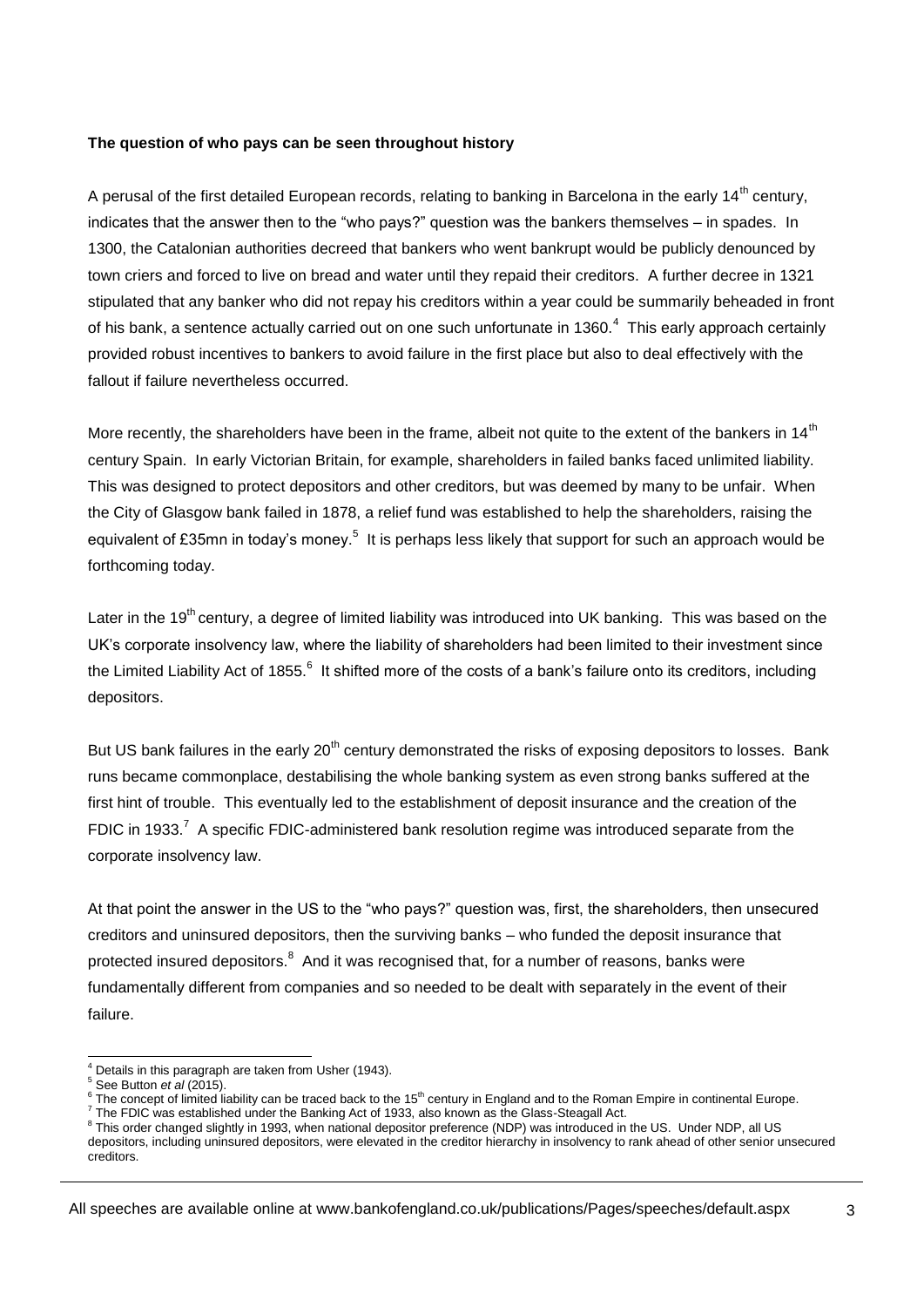First, the banks' business of maturity transformation means that, unlike companies, they are vulnerable to losses of confidence, which can lead to runs, contagion and wider systemic consequences. Second, as banks have developed they have become the main providers of money in modern economies – 96% of money in the UK is in the form of claims issued by banks. Bank depositors are consequently unlike creditors of companies – they are much more numerous, not professional investors and their claims on banks, as money, have a major role in the wider functioning of the financial system and real economy. And third, related to that, banks – again unlike companies – supply "critical economic functions", like the provision of credit and payment services, which if summarily stopped or disrupted could have adverse effects on the financial system or real economy more broadly.

Perhaps surprisingly, it still took the UK another 50 years to introduce deposit insurance and over 75 years to adopt a separate bank resolution regime. This may reflect the UK's lack of major banking crises, compared with the US and many other countries perhaps due to the ability of the Bank of England to use suasion to persuade the rest of the sector to support banks in trouble. Idiosyncratic bank failures were dealt with under the general insolvency law – Barings, for example, was placed into administration in 1995. On the very rare occasions where several banks were threatened simultaneously, the authorities induced the banking industry to provide support (the best example being the "Lifeboat" of 1973<sup>9</sup>). It was not until after the Northern Rock failure in 2007 – the first run on a British bank for around 150 years – that the UK introduced a separate bank resolution regime.<sup>10</sup>

But the liberalisation of banking that took place in the late  $20<sup>th</sup>$  century was producing larger, more complex, more interconnected and more global banks. It became increasingly unclear whether national deposit insurance and bank resolution regimes could deal with the failures of such banks. Following the taxpayer bail-out of Continental Illinois in 1984, which cost over \$1bn, the then Comptroller of the Currency coined the phrase "too-big-to-fail" to describe the largest 11 banks in the US.

The markets concluded that the answer to the "who pays?" question for the largest and most complex banks was the taxpayer. And the markets were right – in the financial crisis most failed large banks were bailed out. Lehman was the exception, but its disorderly insolvency proved that even the oldest and most advanced bank resolution regime was unable to handle the failure of a very large financial institution.<sup>11</sup>

The bail-outs were necessary at the time. The risks of contagion, loss of confidence in the system and disruption to essential banking services were simply too great. But the costs had grown since Continental

 9 The "Lifeboat" was a committee of the Bank of England, chaired by the Deputy Governor and consisting of the English and Scottish clearing banks, which first met on 28 December 1973.

<sup>&</sup>lt;sup>10</sup> The "special resolution regime" was the centrepiece of the Banking Act of 2009.

<sup>11</sup> This was essentially because the FDIC's regime covered only insured deposit-taking entities within large groups, but not other group financial companies, such as holding companies and investment bank affiliates. The adoption of the Dodd-Frank Act in 2010 changed this.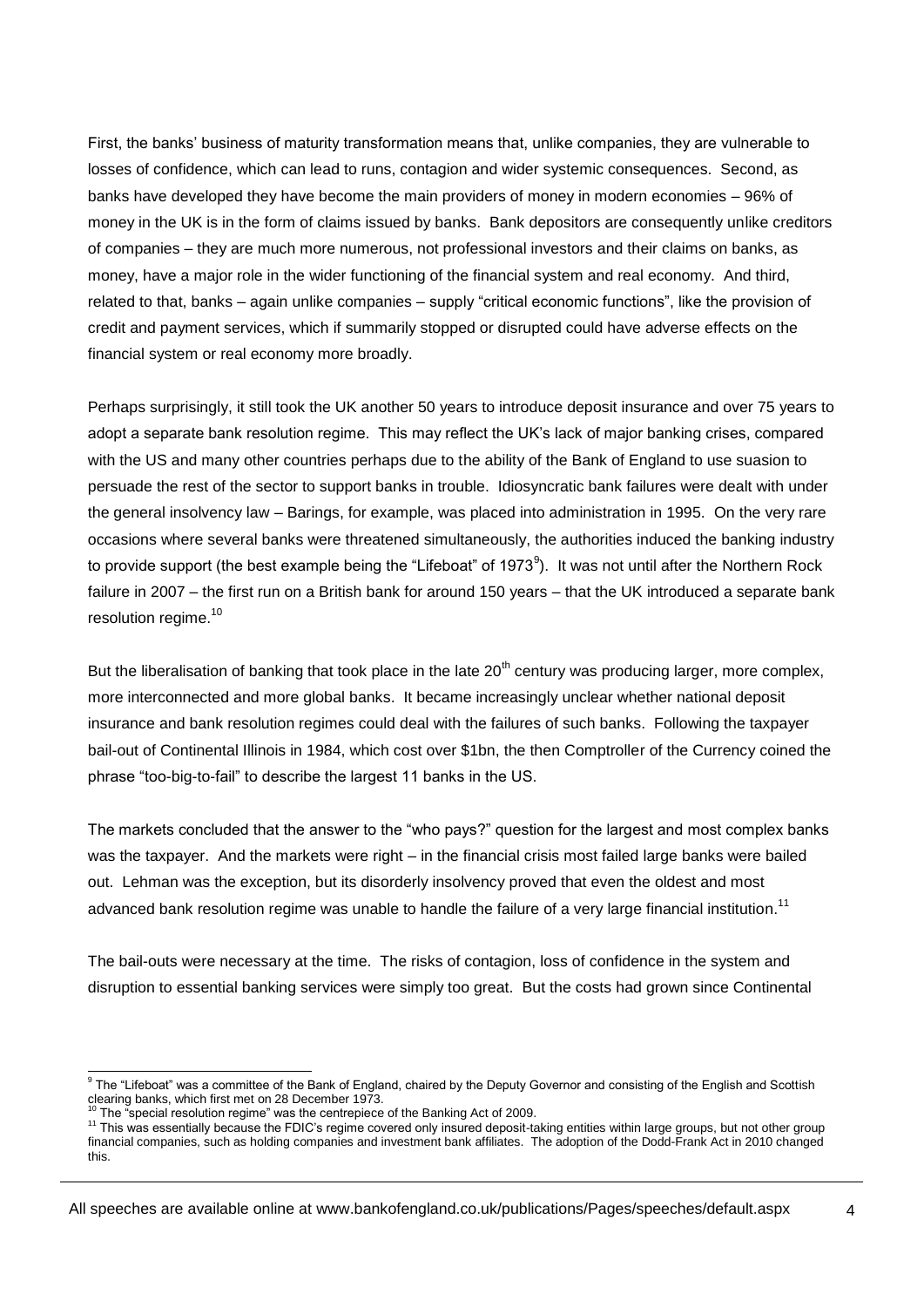Illinois. The UK Government had to inject 13 times more money into RBS than had been used to bail out Continental Illinois.<sup>12</sup>

## **Is too big to fail inevitable?**

The post-crisis period has seen a vast amount of work to develop better ways to deal with a failed bank and a better answer than 'the taxpayer' to the question "who pays?".

Some have argued that the effort has been misplaced. They have asserted that, if large cross-border banks really are too big to fail, the solution is to make them less large and cross-border – in other words, break them up. They can then be resolved more easily with less disruption to financial stability and the economy. Such banks would be national both in life and in death.

This, however, seems a second-best solution. As the Independent Commission on Banking (ICB) under Sir John Vickers noted, breaking up the large banks would risk reducing the diversification benefits they provide.<sup>13</sup> It would be likely to hinder international trade and investment and impede global finance. That is because it would undermine the way large cross-border banks support global trade and investment through exploiting economies of scale and scope and through use of their existing customer knowledge. By allowing information to flow freely across borders and products, this enables such banks to offer a wide range of customer services to multinational clients at lower cost to both customers and banks.

A better solution is to ensure that such banks can be global both in life and in death. Ensuring such banks are resilient in life is the objective of the greatly strengthened capital standards put in place for the largest and most systemic cross-border banks under Basel III. Ensuring that they do not fall back on the national taxpayer in death requires such banks to be "resolvable" on a cross-border basis. The good news is that there has been very substantial progress towards this goal. The Financial Stability Board (FSB) has led this work internationally, stipulating core features of resolvability.<sup>14</sup> First, it must be possible to deal with the bank's failure in a manner that avoids severe systemic disruption and adequately mitigates the risks to global financial stability. Second, world-wide customers of the failed bank must have continued access to its critical economic functions. And third, the costs of the resolution must be imposed on the senior management, shareholders and unsecured creditors of the failed bank and not on public funds and taxpayers.

### *(i) Resolution tools and powers*

This requires that authorities have the necessary tools and powers to manage the resolution of all banks, no matter how large. Progress here has been significant since the crisis. In October 2011, the FSB's Key Attributes (KAs), the resolution global standard, was endorsed by the G20 Leaders. Among the resolution

<sup>-</sup> $12$  The FDIC injected \$2.5bn as equity and subordinated debt into Continental Illinois (around \$5bn at 2009 prices). This compares with at least \$66.7bn (contingent) capital injections into RBS (using 2009 exchange rates).<br><sup>13</sup> See Independent Commission on Banking (2011).

<sup>14</sup> See FSB (2014).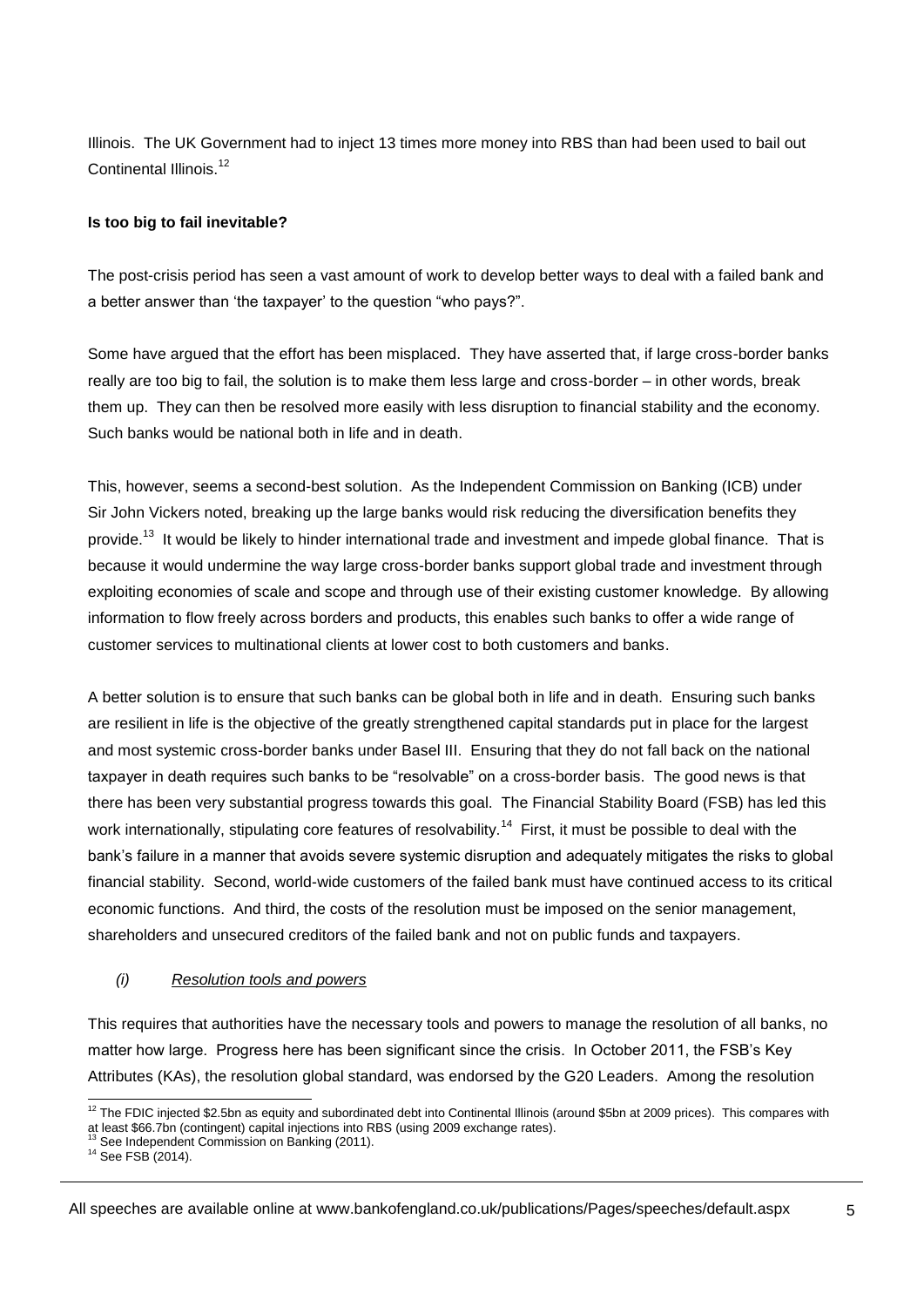tools and powers deemed necessary were "bail-in", allowing shareholders and creditor claims to be written down and converted to equity; the ability to transfer part or all of a failed bank's business to a healthy bank (or temporary bridge bank pending sale to third parties); the ability to sack senior management culpable for the bank's failure; and the right to impose a stay on the immediate close-out and termination rights of counterparties of a failed bank.

Since 2011, an encouraging number of countries have acquired such powers by introducing or amending resolution regimes broadly in line with the KAs, most notably nearly all of the eleven home jurisdictions of the 30 or so global systemically important banks (G-SIBs). One important milestone was reached with the adoption of the EU Bank Recovery and Resolution Directive (BRRD) in 2014, which has introduced harmonised bank resolution regimes along the lines of the KAs throughout the EU. All this has given many countries a capability to deal effectively with failed banks that was entirely lacking eight years ago.

# (ii) *Resolvable bank structures*

The powers to resolve a bank are not enough. It must be possible to apply those powers to implement an agreed resolution strategy in an orderly manner. This requires identification of any barriers to resolvability and action to remove those barriers. Some barriers may be generic, applicable across a range of firms. These may need to be addressed through the agreement of new international standards by the FSB and then implemented by national authorities.<sup>15</sup> Other barriers may be firm-specific. Their removal may require changes and simplifications to banks' structures. It is encouraging that more countries are now able to require firms to make changes to their legal and operational structures if that is necessary to ensure their resolvability. In the UK, moreover, implementation of the recommendations of the International Commission on Banking will simplify bank structures by separating retail commercial and wholesale investment banking businesses, thereby contributing to more resolvable banking groups.

### *(iii) Loss absorbency*

But ultimately at the heart of changing the answer to the "who pays?" question is the need to ensure that banks are financed in a way that supports resolution: that there are creditors who can bear losses. An important milestone was reached on this front when the G20 Leaders endorsed the FSB's standard for total loss-absorbing capacity (or TLAC) in November 2015. This requires G-SIBs to issue sufficient equity and debt that can absorb losses and recapitalise a failed G-SIB in the event of failure in a manner that ensures it is fully resolvable. In the EU, this concept is known as MREL – the minimum requirement for own funds and eligible liabilities. In the crisis, it proved impossible to bail in a bank's creditors as their claims were entangled with other liabilities that were crucial to the bank's continued operations. Resolution requires that in future such creditors can be bailed in without forcing the closure of the bank.

<sup>-</sup><sup>15</sup> Examples would include contractual provisions to secure cross-border application of stays on termination rights; rules to ensure operational continuity in resolution and continued access of firms in resolution to payment and settlement facilities as long as the firm performs on its obligations in those facilities; and provisions to ensure adequate funding in resolution.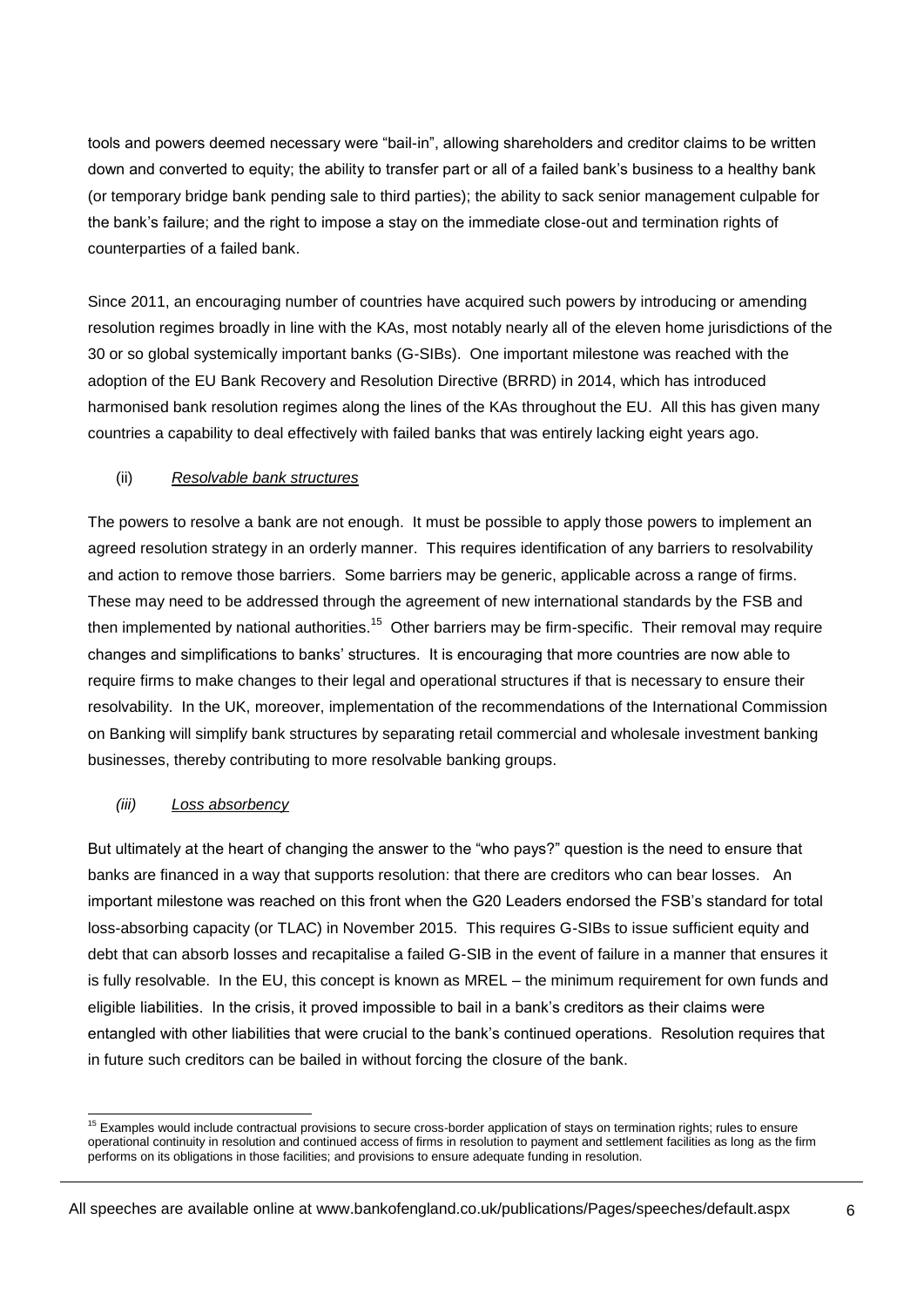TLAC and resolution tools such as bail-in provide an answer to the "who pays" question. TLAC includes equity as well as debt so clearly the shareholders stand first in line to pay losses. Then come the holders of non-CET1 capital instruments, such as AT1 and T2 instruments. Other junior debt holders stand next in line, then senior unsecured liability holders, followed by preferred depositors (such as in the EU households and SMEs in respect of their deposits above the deposit insurance limit). Last in line are the insured depositors – whose losses are fully covered by deposit insurance funded by the rest of the banking industry – and secured creditors.

A problem may arise, however, in the senior unsecured creditor layer. In many jurisdictions, this layer is very wide and heterogeneous, including the claims of uninsured depositors, corporates, interbank liability holders, derivatives counterparties (in respect of any uncollateralised portion of their claim), trade creditors, and holders of other bank liabilities such as pensions and tax. Often, these claims all rank *pari passu* with those of senior unsecured bondholders. As noted above, one lesson of the crisis was that it can be very difficult to bail in some of these claims without causing contagion or undermining the continued provision of critical economic functions.

That is why we need to single out unambiguously and in advance a typical type of creditor who can absorb loss if the bank fails. That is what the TLAC standard sets out to do. Of course, pre-positioning such creditors will have a cost, but that is the counterpart of the hidden subsidy given to large banks by an implicit taxpayer guarantee. Eliminating the subsidy also eliminates the unfair competitive advantage of large banks over smaller banks and encourages a more dynamic banking sector in which entry and exit is easier.

The BRRD requires resolution authorities to set MREL for each EU bank rather than just the G-SIBs. It is therefore important for countries to set out clearly how they intend to implement the MREL.

Following consultation, the Bank of England published its final policy on MREL in November 2016<sup>16</sup>. The Bank's policy goes further than that so far published by most other authorities – which merely set out a generalised objective for the quantum of TLAC or MREL – by allowing that quantum to vary depending on the preferred resolution strategy.

The Bank's policy distinguishes three broad resolution approaches: bail-in to keep the bank open; partial transfer; and liquidation. It notes that bail-in will generally be required for the largest and most complex banks. That is because there is unlikely to be a buyer big enough or strong enough to acquire such a bank. And it is unlikely to be feasible to split up its business between its good and bad parts quickly, preparatory to seeking a buyer purely for the good part. But the Bank indicates that a partial transfer could be possible for smaller and medium-sized banks, if they supply critical functions in sufficient size. If they do not, liquidation would be the preferred strategy.

<sup>-</sup><sup>16</sup> See Bank of England (2016)

All speeches are available online at www.bankofengland.co.uk/publications/Pages/speeches/default.aspx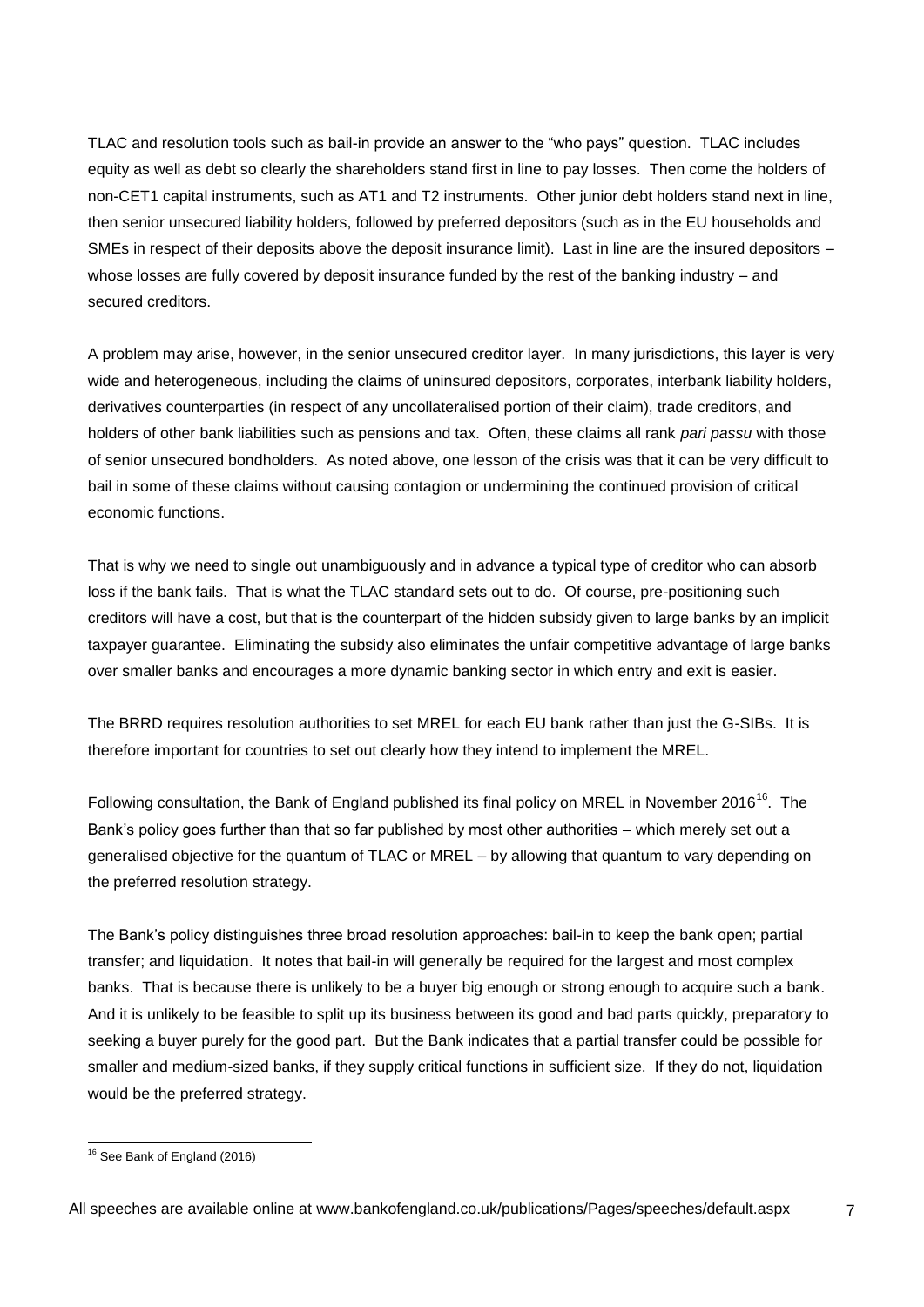The policy requires most MREL resources to support a bail-in to keep the bank open, because that aims to recapitalise the entire balance sheet of the failed bank in the initial phase of the resolution, prior to a subsequent restructuring of the bank to address the causes of its failure. The Bank requires in this case a "doubling up" approach, setting MREL broadly at twice minimum capital requirements (including any firm-specific add-on). This is based on the presumption that all capital will turn out to have been lost following the resolution valuation of the failed bank.<sup>17</sup> And the Bank also stipulates that these resources must be subordinated to senior operating liabilities given that it may be difficult to bail in all those liabilities while still achieving continuity of critical functions. Subordination reduces the extent to which a bail-in will need to extend to the senior creditor layer and then depart from *pari passu* treatment, with consequent legal risks.

In a partial transfer, by contrast, lower MREL resources will be required because only that part of the balance sheet to be transferred will need to be recapitalised. And subordination will not be necessary if all preferred deposits are included in the transfer and only uninsured deposits ranking equally with senior unsecured debt are left behind with the rump of the failed bank. These "left-behind" liabilities will not be needed to ensure continuity of critical functions and so can be treated on a *pari passu* basis when winding down the rump. If liquidation is the resolution strategy, by contrast, no recapitalisation takes place so no MREL resources above minimum capital requirements are needed.

Sufficient loss-absorbing capacity is clearly central to changing the answer to the "who pays?" question from taxpayers to shareholders and creditors. But two other things are also needed. First, everyone must be aware of the change and know where they stand in the creditor hierarchy if a bank fails. This will ensure that bank debt is accurately priced as creditors have incentives to monitor and control bank risk-taking. That was lacking in the too-big-to-fail world, which encouraged excessive risk-taking on the part of large banks. So the FSB standard requires full disclosure of TLAC on a legal entity basis. And second, it would not make sense to change the answer from taxpayers to creditors if those creditors were largely banks which could themselves fail when bailed in. To mitigate this potential "contagion" effect, the FSB standard suggests a "deductions" approach to holdings of TLAC, rather like that which applies in the Basel III capital regime to holdings of one bank's capital by other banks. Both these aspects are being developed by the Basel Committee on Banking Supervision (BCBS), which following consultation has recently issued a final standard on the deductions regime<sup>18</sup> and will shortly do the same on disclosure.

#### **Resolution of a cross-border bank can only succeed with international cooperation**

The hardest challenge in ending too big to fail is dealing with the failure of systemically important banks that operate in a number of jurisdictions. The crisis proved beyond doubt that we did not have the international

<sup>-</sup> $17$  This assumption is enshrined in the EBA's RTS on MREL, based on the fact that the crisis demonstrated that the resolution valuation is likely to crystallise further losses that may not have been recognised in the run-up to resolution. <sup>18</sup> See BCBS (2016)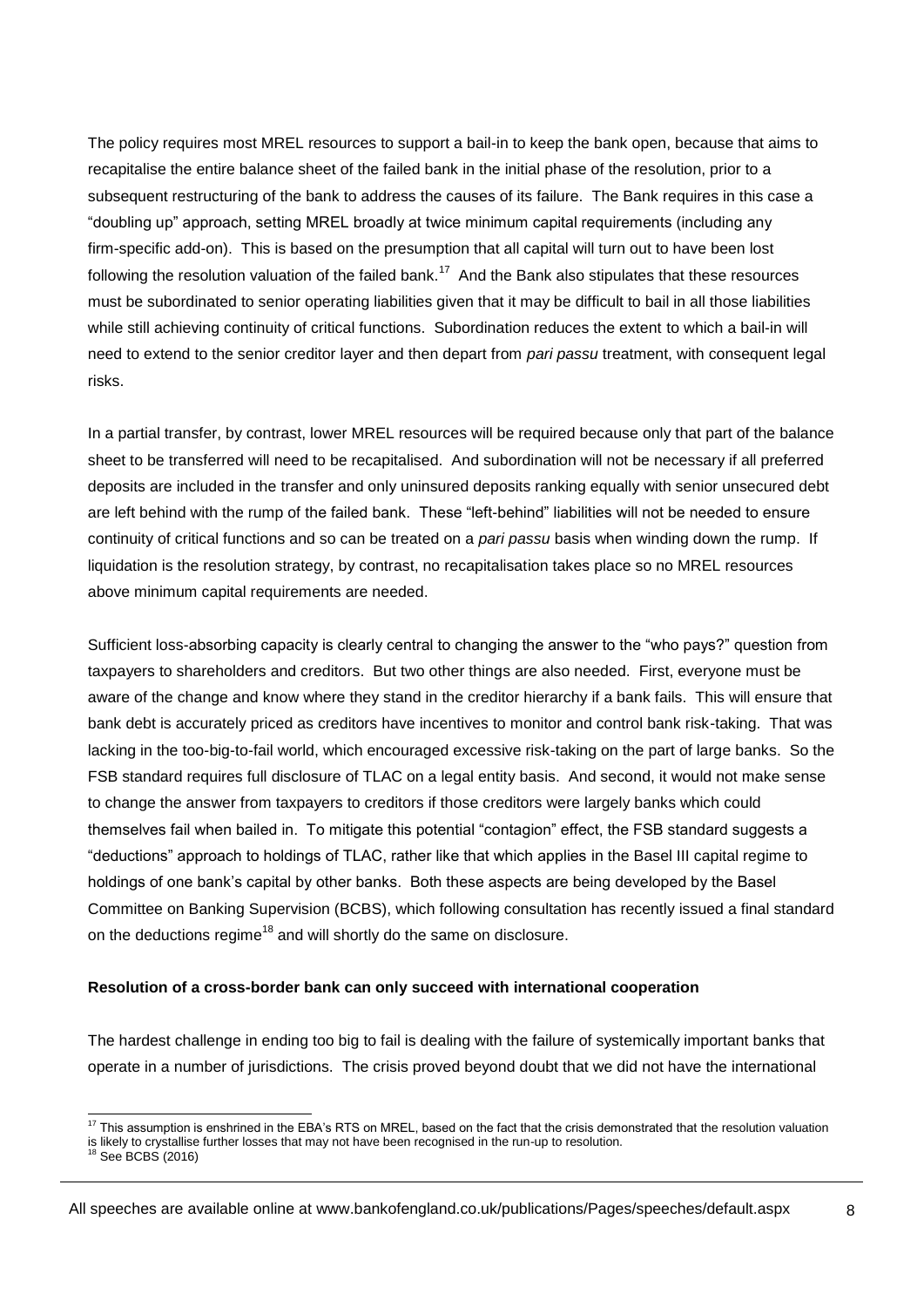machinery to handle this. The most important element in resolving an international bank is that it is global in death as well as in life.

A number of reforms to promote cross-border resolution are in train. One is all about ensuring that resolution powers, such as bail-in and stays on termination rights, are effective across key jurisdictions. Another seeks to ensure that key contractual arrangements with a firm are "resolution-proof", ie continue to be applicable as long as a firm in resolution performs on its obligations under those contracts. But the key ultimately is international co-operation.

Since 2008, "crisis management groups" (CMGs) have been established for each G-SIB. These consist of the authorities of the home and key host jurisdictions in which the G-SIB has major operations. The UK, as an important home and host jurisdiction, serves on more of these CMGs than any other country – 4 as home authority and 14 as host.<sup>19</sup> The CMGs have now reached agreement on preferred resolution strategies for virtually all the G-SIBs. For most of them, the strategy involves application of the bail-in tool at a "single point of entry" (SPE). This would generally be the parent or holding company of the group and would serve to recapitalise either this entity or a successor entity to which the critical operations of the failed parent have been transferred.

But the recapitalisation merely restores solvency to the group to allow the bank to continue operating while it is resolved – it does not address the underlying causes of the firm's failure. So the bail-in must be followed by a longer-term restructuring of the group designed to restore its viability, for example by preserving the group's critical economic functions and winding down non-critical operations. Once a bank has been stabilised in resolution, sale of all or part of its operations become a more possible option. A group that emerges from this process should be smaller and less complex than the one that failed, with new senior management and a new less risky business plan – resolution is not resurrection.

The agreement of SPE bail-in in the CMGs as the preferred resolution strategy for most G-SIBs is a major achievement. It recognises that most large and complex cross-border banks are structured and managed in a centralised and inter-dependent manner – major affiliates are dependent on other group entities for key services and facilities and closely interconnected with them. And it greatly reduces the complexities in cross-border resolution by focusing the action on a single "resolution entity" and ensuring that the major operating subsidiaries of this entity remain open for business throughout the resolution.

A few G-SIBs, however, operate in key jurisdictions through largely separately managed and financed subsidiaries. The CMGs for these banks have agreed resolution strategies based on a "multiple point of entry" (MPE) approach, in which the key separate parts of the group would each be resolved in a resolution

<sup>-</sup> $19$  Similar groups for smaller cross-border EU banks – known as "resolution colleges" – are also being established following adoption of the BRRD.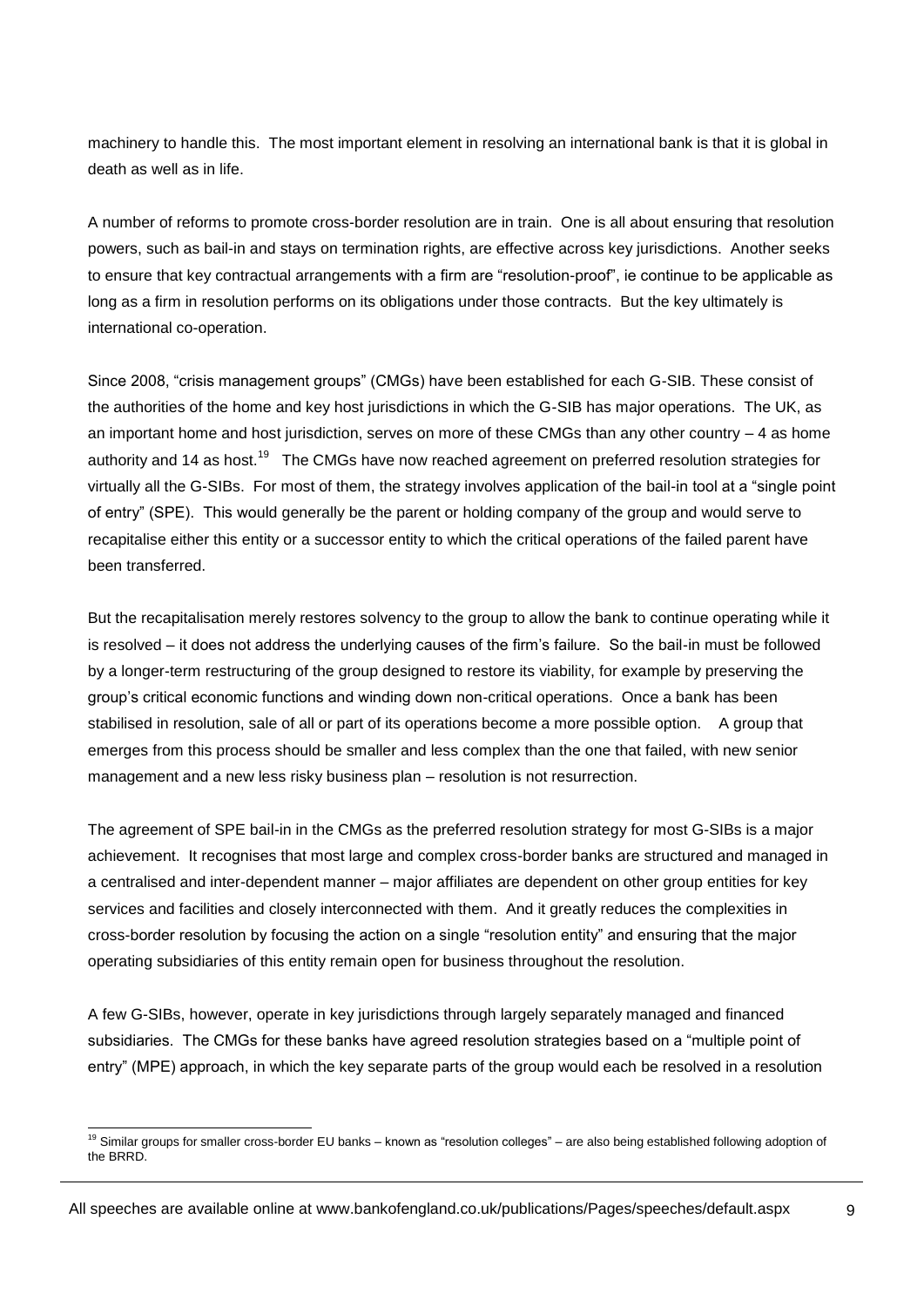coordinated by the home authority. This is a more complex procedure but it draws on aspects of the SPE approach, generally on a regional rather than global basis.

These agreed resolution strategies are also being underpinned by firm-specific co-operation agreements (CoAgs) negotiated in the CMGs. These set out the coordination and information-sharing necessary between the CMG members to implement the preferred resolution strategy. By securing ex ante commitment to that strategy, the CoAgs seek to address the "time-inconsistency" problem of resolution – the risk that, when a big cross-border bank fails, the home and host authorities will not in the event implement a co-operative resolution but each seek to save "their" parts of the bank. To avoid this, national authorities need to have the right incentives to cooperate in a crisis and stick to their ex ante agreements.

One such incentive is provided through so-called "internal TLAC", or internal MREL in the case of EU member states. Within G-SIB groups, TLAC has to be issued externally to the market by the "resolution entities", ie the entities to which resolution tools will be applied in implementing the agreed resolution strategy. However this leaves the loss absorbing debt or equity in the jurisdiction of the home supervisor creating an incentive for a host supervisor at times of stress to seek to 'ringfence' local loss absorbency. The solution to this problem in the TLAC standard is for major operating subsidiaries of such resolution entities in host jurisdictions to issue internal TLAC, ie equity and debt instruments to the resolution entities, so that losses at these subsidiaries may be passed up to the resolution entities without the operating subsidiaries needing to enter resolution.

The triggering of this internal TLAC will require the agreement of both home and host authorities. They have incentives to cooperate and reach agreement because the inter-dependence of most global banks means that cooperation is in the interests of both home and host. If the home refuses to cooperate, hosts are likely to seize local assets of the group for the benefit of local depositors and creditors, which will reduce the estate available to the home authorities in a separate home proceeding. And if the host refuses to cooperate, essential facilities and services provided by affiliates in the home country to the host subsidiary may be interrupted, undermining the provision of critical economic functions in the host.

So it is in the interests of both home and host authorities to allow internal TLAC to be triggered when a major host subsidiary fails, pushing up losses to the relevant resolution entity. That will ensure that the home authority will be able to coordinate the implementation of a resolution that has access to all the world-wide assets of the group and will maximise the chances of retaining value through the major operating parts of the bank remaining in business. Both home and hosts will be aware that failure to cooperate will be likely to destroy value through encouraging competing grab-races for assets. The trust and understanding built up in the CMGs will be fatally undermined if they do not adhere to the pre-agreed resolution strategy, because that will in turn make any future cooperation in a subsequent failure much less likely. There is now too much at stake for authorities not to cooperate in dealing with the failure of a major cross-border bank.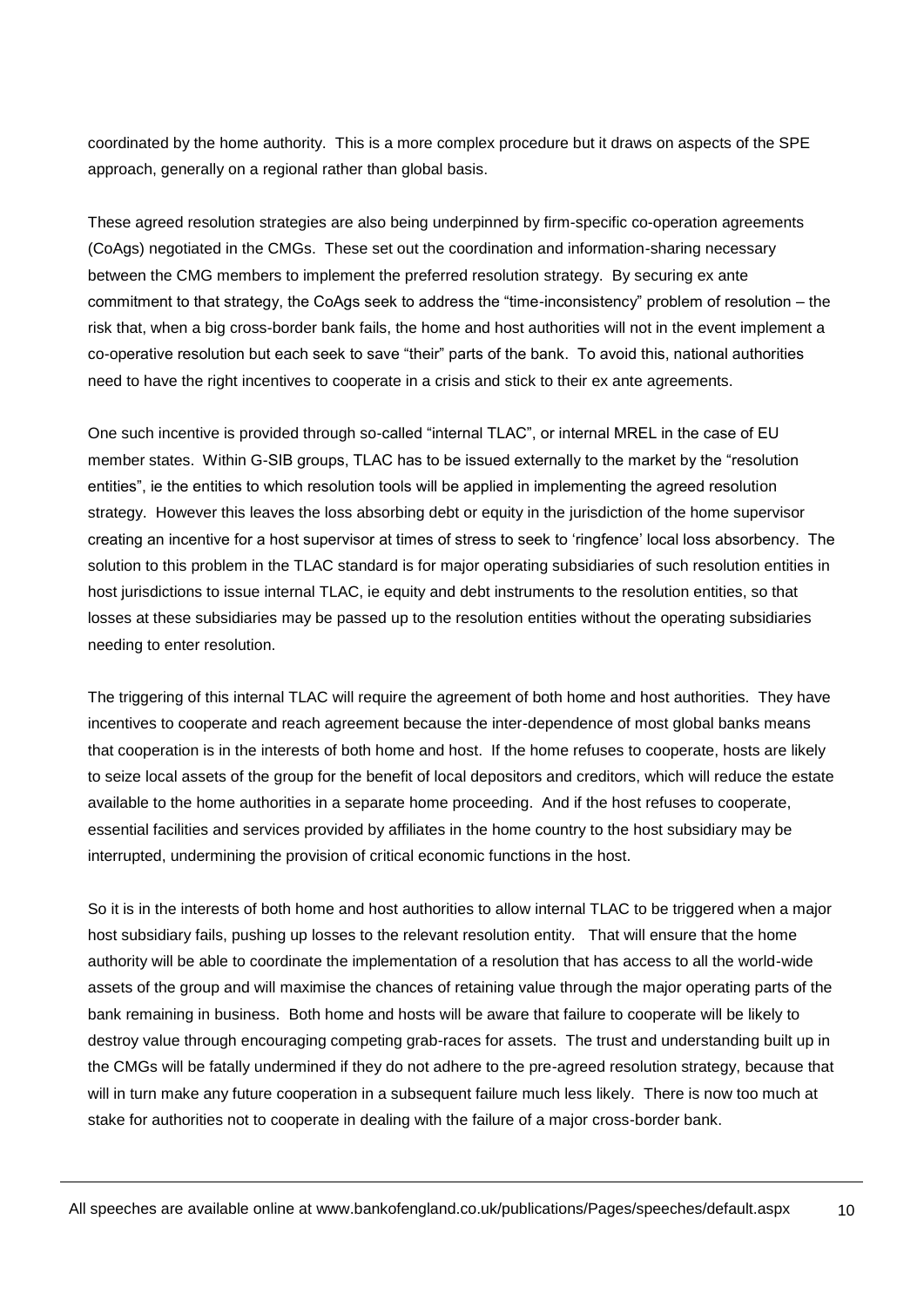## **These reforms are reducing market perceptions that banks are still too big to fail**

Since 2011, rating agencies have almost eliminated their "government support" uplifts for large banks, which peaked at on average three notches following the crisis. Market indicators, such as CDS spreads on bonds relative to equities or spreads on holding company debt relative to operating company debt, convey the same message – bail-in resolution strategies for cross-border banks are gaining credibility.

Some are concerned that this implies increased funding costs for banks, making them less able to lend to the real economy. But funding costs depend not only on banks' loss-given-default (LGD) but also, and even more so, on their probability-of-default (PD). The resolution reforms are likely to lower PD by eliminating the incentives that perceptions of government bail-outs provided to banks to take excessive risks and by incentivising banks' creditors to exert discipline on banks' activities.<sup>20</sup> The FSB's impact assessment study on TLAC found that the average reduction in PD for the G-SIBs could be as much as one-third. When combined with the effect of TLAC in reducing the impact of crises, it concluded that the benefits of TLAC far outweighed the costs.<sup>21</sup> And those costs will be further limited by the fact that authorities around the world are implementing the reforms in a gradual and proportionate manner.

# **Brexit will not lead to any major dismantling of the UK's resolution regime.**

In the more than seven years since the UK's own special resolution regime (SRR) was introduced, the UK can claim to have been something of a market leader on bank resolution. It has passed no fewer than four further major pieces of legislation that have expanded the scope and toolkit of the SRR and introduced other changes to align the UK framework closely with the global standard represented by the KAs. The last of these implemented the BRRD into UK law.

What effect will Brexit have on the UK's approach to resolution? We do not as yet know what the outcome of the forthcoming negotiations will mean for the UK's relationship with the EU. The Bank will remain committed to the implementation of robust prudential standards in the UK financial system, irrespective of the particular form of the UK's future relationship with the EU. This will require a level of resilience to be maintained that is at least as great as that currently planned, which itself exceeded that required by international baseline standards. The UK's approach to resolution follows international standards, was developed before the EU legislation and fits within the EU framework. It is highly unlikely that Brexit will lead to any major changes in the UK's approach to bank resolution, either domestically or globally.

And globally, Brexit will not change the international resolution standards that have been agreed in recent years at G20 level, such as the KAs and TLAC. Both the UK and the EU will continue to wish to adhere to

All speeches are available online at www.bankofengland.co.uk/publications/Pages/speeches/default.aspx

11

<sup>-</sup> $^{20}$  The economics literature provides considerable evidence of this – see, for example, Afonso et al (2014). The effect reflects much stronger incentives on creditors whose claims are within the scope of bail-in and other resolution tools to monitor, and if necessary constrain, the risks banks are taking.<br><sup>21</sup> See FSB (2015).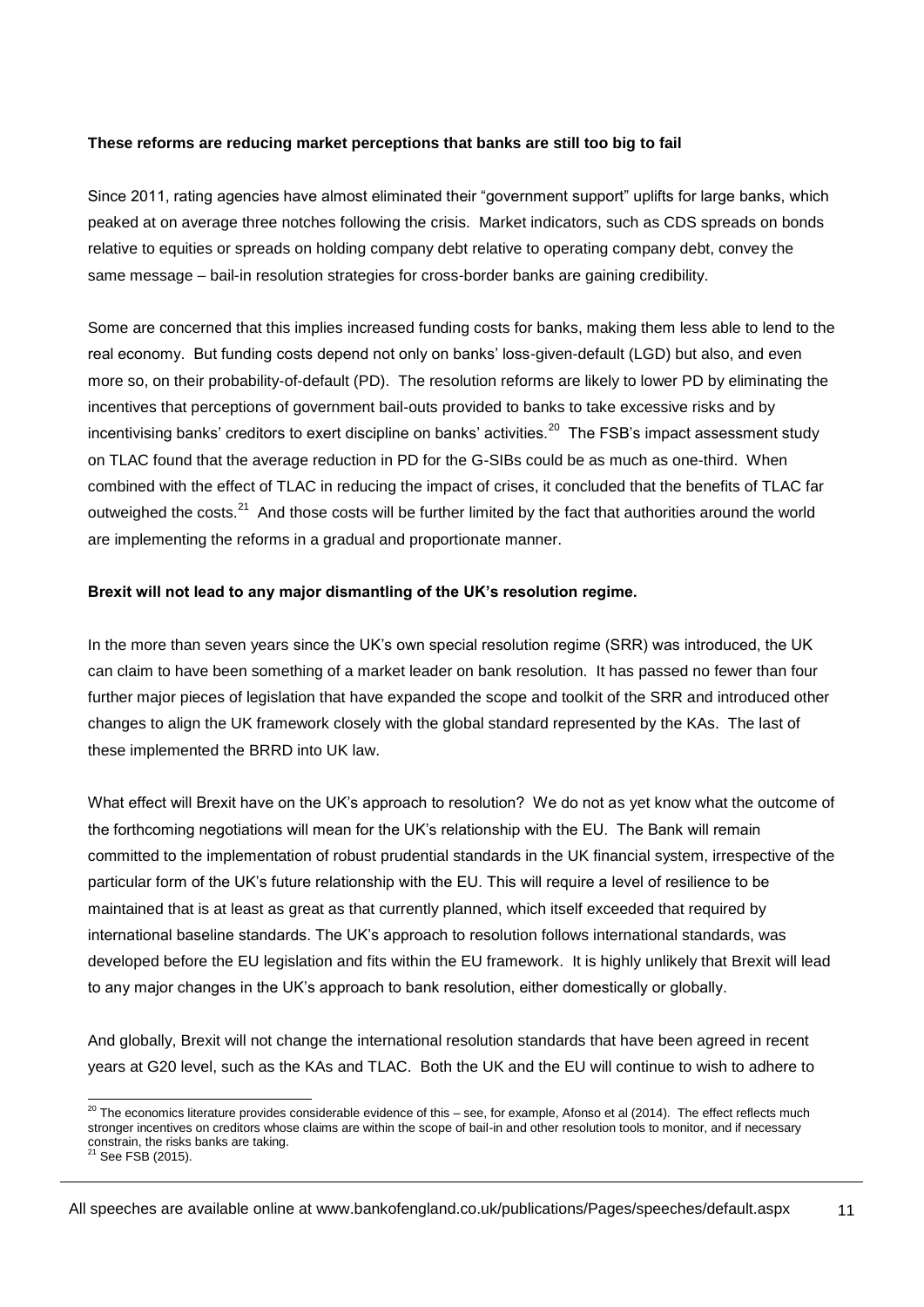these standards. Banks will remain global and the UK is likely to remain a key home and host jurisdiction for cross-border banks. So the UK will need to continue to seek to foster cooperation and trust with international partners, including those in the EU, to ensure well-understood robust arrangements are in place to govern how to deal with the failure of large and complex banks. The UK will also continue to work with partners in the EU, other jurisdictions, and at global and FSB levels to refine our preferred resolution strategies for each global bank, to identify barriers to the implementation of those strategies and to ensure that action is taken appropriately to remove those barriers.

#### **Conclusion**

In the last crisis, the answer to the question of "who pays?" when a large bank fails was the taxpayer. Reflecting the ensuing understandable public anger at this outcome, policy makers have undertaken a huge amount of work post-crisis to change this answer. Many jurisdictions have adopted special resolution regimes which give them powers to deal with failed banks that were not available in the crisis. Authorities in the main jurisdictions have reached agreement on how those powers would be used to resolve each major bank in future, in a manner that imposes the costs on the shareholders and unsecured creditors of the bank. Following the publication of the FSB's TLAC standard, those jurisdictions are now making proposals to ensure sufficient loss-absorbing capacity is available at each bank to achieve that outcome. And authorities are identifying barriers to the implementation of the preferred resolution strategies and moving on to consider how best those barriers may be removed.

The biggest challenge is how best to ensure international cooperation in dealing with the failure of large cross-border banks. Here too impressive progress has been made since the crisis. Crisis management groups for each G-SIB have been established, resolution strategies based on SPE or MPE negotiated, and cooperation agreements are now being agreed to ensure the necessary coordination takes place to implement these strategies in the event of failure. And incentives to cooperate have been hard-wired into the system to address the time-inconsistency problem of resolution. There is much greater awareness that it is in the interests of both home and host authorities to cooperate to effect an orderly resolution rather than engage in grab-races for assets that merely succeed in destroying value.

Brexit is unlikely to change the UK's approach to resolution. Regardless of its future relationship with the EU, the UK will seek to continue to cooperate with partners in the EU and in other jurisdictions to ensure that global standards on resolution are respected and to promote robust arrangements that govern how to deal with the failure of large and complex banks.